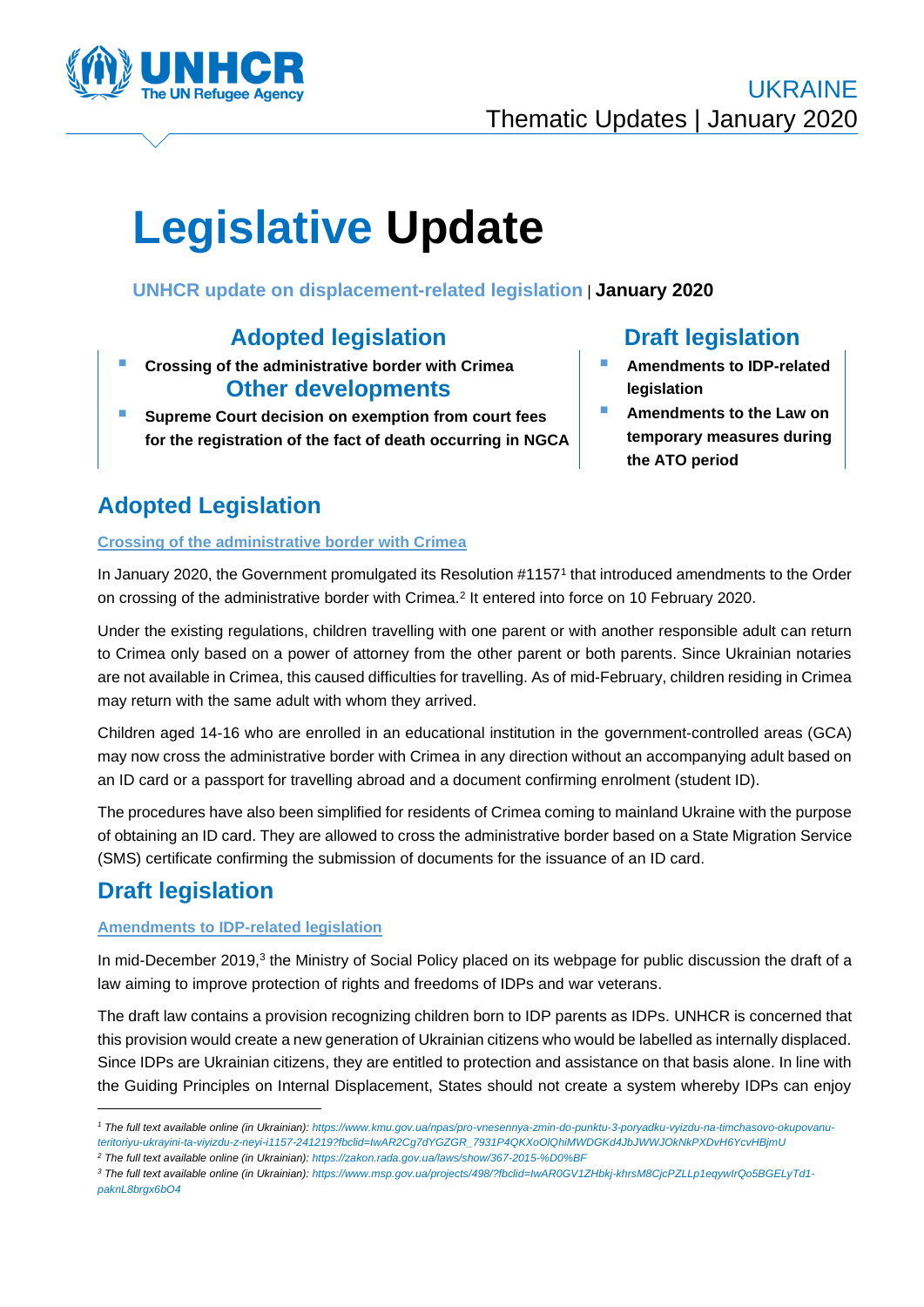

their rights only after having been granted a legal status that could also be refused or revoked. Instead, registration procedures for IDPs should be tied to specific and concrete goals. Since internal displacement in Ukraine has lasted for more than five years, it is time to work toward durable solutions and ending displacement. To that end, it is recommended to link support for IDPs to solutions and based on their needs, not based on the registration as an IDP.

The draft law provides for an inter-agency exchange of data on persons crossing the international border of Ukraine, the administrative border with Crimea and the LoC in the east. In the current legal context, this exchange of information would lead to de-registration of these individuals as IDPs and consequently would deprive them of access to their pensions. State authorities do not exchange similar information about other Ukrainian citizens to determine their location and eligibility to continue receiving their pensions. In order not to be discriminatory, any provision needs to be proportionate to reaching its legitimate goal. The draft law does not correspond to these criteria and therefore may have a negative impact on conflict-affected people.

#### **Amendments to the Law on temporary measures during the ATO period**

In January 2020, MPs registered in the Verkhovna Rada three draft laws proposing amendments to the Law on temporary measures during the Anti-Terrorist Operation (ATO) period (the Law).

The draft law #2764<sup>4</sup> of 16 January 2020 suggests returning economic activities impacting the environment under control measures conducted by central and local executive bodies. Currently, the Law exempts all types of economic activity from such control measures. The only exception applies to sporadic control measures of enterprises with high risk profiles (e.g. chemicals production). However, as environment in the ATO area is already affected by ongoing hostilities, activities of some enterprises may contribute to environmental pollution. Moreover, according to the authors of the draft, these enterprises refrain from paying environmental taxes. Therefore, they propose to regulate the situation and suggest that the economic activities impacting the environment be controlled.

Another draft initiative, #2781,<sup>5</sup> of 17 January 2020 provides that banks, other financial institutions and creditors should cancel interest rates under credit and loan agreements during the ATO period. After restoring Ukrainian control over Donetsk and Luhansk NGCA, these institutions would have to restructure debts under such agreements without accrual interest.

Last, the draft initiative #2783<sup>6</sup> of 17 January 2020 proposes to extend temporary measures applicable during the ATO period to the Joint Forces Operation (JFO) period. It suggests cancelling interest rates and postponing the duties of the surety under credit and loan agreements from 14 April 2014<sup>7</sup> until the end of the Law's validity. The draft also specifies the procedure of issuing certificates confirming *force majeure* circumstances.

If adopted, the drafts 2781 and 2783 may strengthen the protection of parties to credit and loan agreements (both individuals and legal persons), the activity of which was interrupted due to the hostilities in the east.

*<sup>4</sup> The full text available online (in Ukrainian): [http://w1.c1.rada.gov.ua/pls/zweb2/webproc4\\_1?pf3511=67927](http://w1.c1.rada.gov.ua/pls/zweb2/webproc4_1?pf3511=67927)*

*<sup>5</sup> The full text available online (in Ukrainian): [http://w1.c1.rada.gov.ua/pls/zweb2/webproc4\\_1?pf3511=67948](http://w1.c1.rada.gov.ua/pls/zweb2/webproc4_1?pf3511=67948)*

*<sup>6</sup> The full text available online (in Ukrainian): [http://w1.c1.rada.gov.ua/pls/zweb2/webproc4\\_1?pf3511=67950](http://w1.c1.rada.gov.ua/pls/zweb2/webproc4_1?pf3511=67950)*

*<sup>7</sup> Starting date of ATO launch*